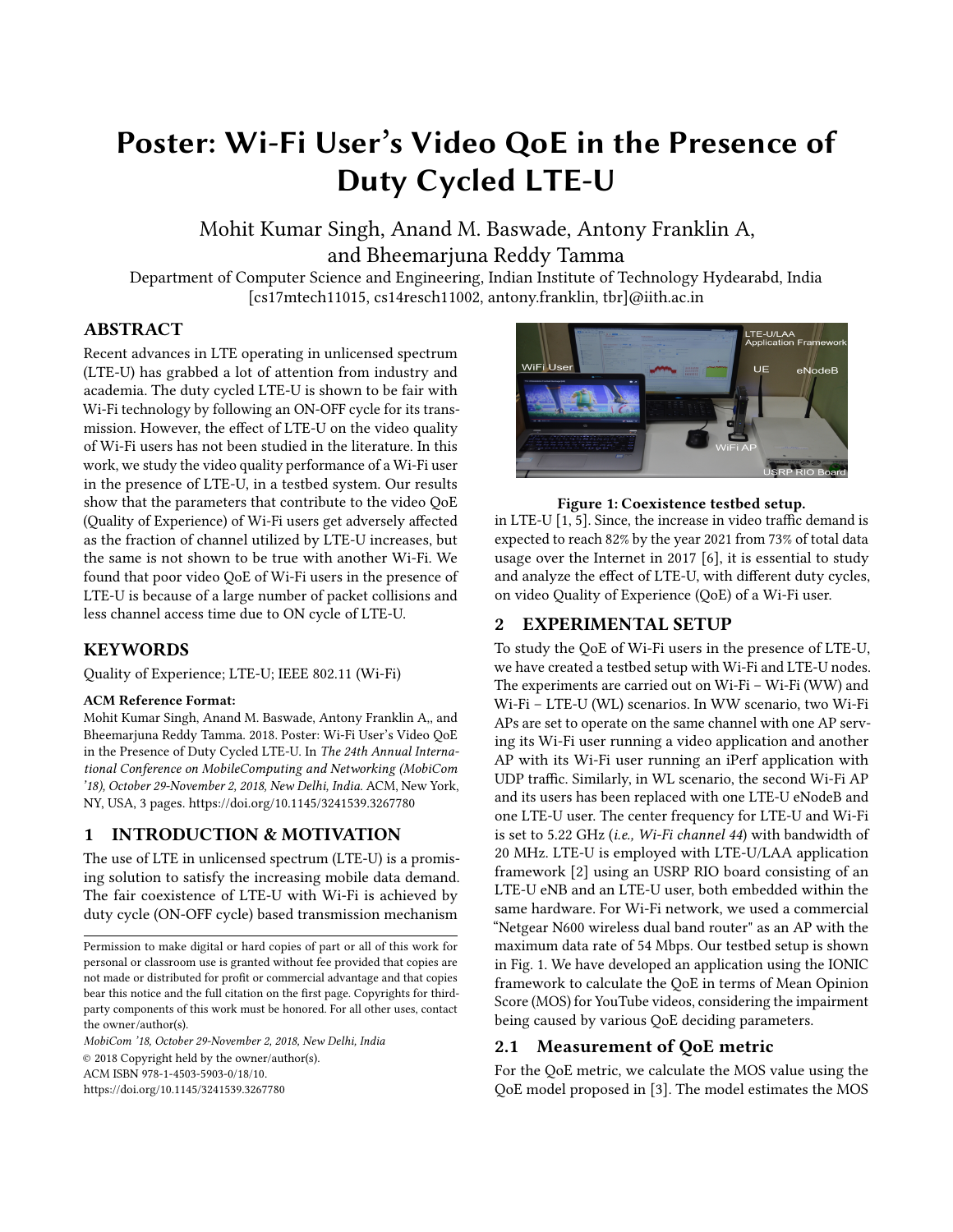<span id="page-1-1"></span>

Figure 2: Initial loading time in Figure 3: Initial loading time in WL Figure 4: Buffering time in WL & WW scenario. scenario. for 2K video in WW scenario.

value from the R-value which includes the level of impairment being caused by various QoE deciding parameters like initial loading time, total buffering time, number of stalls, average video quality, and average video quality switching magnitude. The MOS value is calculated as follows:

<span id="page-1-0"></span>
$$
MOS = 1 + 0.035R + 7.10^{-6}R(R - 60)(100 - R), \quad (1)
$$

 $MOS = 1 + 0.035R + 7.10^{-6}R(R - 60)(100 - R),$  (1)<br>  $R = 100 - I_{ID} - I_{ST} - I_{LV} + C1 * I_{ID} * \sqrt{I_{ST} + I_{LV}} + C2 * \sqrt{I_{ST} * I_{LV}},$  (2) where  $I_{ID}$ ,  $I_{ST}$ , and  $I_{LV}$  represent impairments due to the initial loading time, stalls, and level variation, respectively. C1, C2 are constants with values 0.15 and 0.82, respectively.

#### 2.2 Working of YouTube Player

DASH (Dynamic Adaptive Streaming over HTTP) [\[4\]](#page-2-6) is a video streaming technology that adaptively streams videos based on the link bandwidth between the client and the server. DASH encoded videos are chunked into small segments (2, 5, or 10 sec). DASH server stores these segments in different quality versions and client fetches these segments of appropriate quality according to its channel condition which helps in maintaining video QoE of the Wi-Fi user.

YouTube player stores the fetched segments in a playback buffer which is associated with a parameter called as buffer threshold level ( $\lambda$ ) (typically, 10 sec).  $\lambda$  is the buffer occupancy level up to which the video content should be fetched before rendering content to the user after stalling, i.e., if stalling occurs, the YouTube player will first fill its playback buffer up to  $\lambda$  sec before resuming the video. The same happens when the video is first loaded.

### 3 PERFORMANCE EVALUATION

With our experimental testbed setup explained in Section [2,](#page-0-1) we have studied the performance of QoE of the Wi-Fi user in WW and WL scenarios for different video qualities like 144p, 360p, 720p, 1K, 2K and DASH.

The MOS values are calculated using Eqn. [\(1\)](#page-1-0) for the videos of different qualities in Wi-Fi with varying fraction of channel utilized by another node (LTE-U eNodeB in WL scenario and Wi-Fi AP in WW scenario). The fraction of the channel utilized by LTE-U  $(\eta_L)$  is defined as the fraction of time

LTE-U eNodeB is ON in a given duty cycle period. In our experiments, the duty cycle period is considered 10 ms. The fraction of the channel utilized by Wi-Fi AP  $(\eta_W)$  is defined as the fraction of traffic generated with respect to the maximum capacity of the channel. It is achieved by generating UDP traffic using iPerf in another Wi-Fi network operating on the same channel.

Initial Loading Time: This parameter represents the time taken by the video to load on to the device of the user, i.e., it is the time taken by the first video frame to get displayed on to the device of the user. The higher value of this parameter results in poor QoE of the user by causing a high level of impairment to the MOS value. Figs. [2](#page-1-1) and [3](#page-1-1) show the initial loading time for WW and WL scenarios, respectively.

In WW and WL scenario, as we increases the value of  $\eta_L$  and  $\eta_W$  respectively, the number of packet collisions for Wi-Fi AP serving the video content increases and degrades its chances to access the channel. This results in high initial loading time and high level of impairment to the MOS value of the video.

As we increase the video quality at fixed values of  $\eta_L$  and  $\eta_W$  in WL and WW scenarios, respectively, the amount of data needed to fill the buffer up to  $\lambda$  increases, resulting in higher initial loading time of the video.

Total Buffering Time:It is the total time for which the video gets stalled during its playback time. The higher value of this parameter results in lower MOS value of the video and poor video QoE. Fig. [4](#page-1-1) shows the total buffering time with increasing value of  $\eta_L$ .

In the WL scenario, with the increase in the value of  $\eta_L$ , the packet collisions for Wi-Fi AP serving video content increases and Wi-Fi AP gets less channel access time to serve its user. This results in high total buffering time causing a high level of impairment to the MOS value of the video. Whereas the DASH video can maintain lower buffering time because of its ability to dynamically adapt the video quality with the channel's bandwidth available to the user.

In the WW scenario, we have observed that lower quality videos don't stall at any value of  $\eta_W$  as the AP is getting